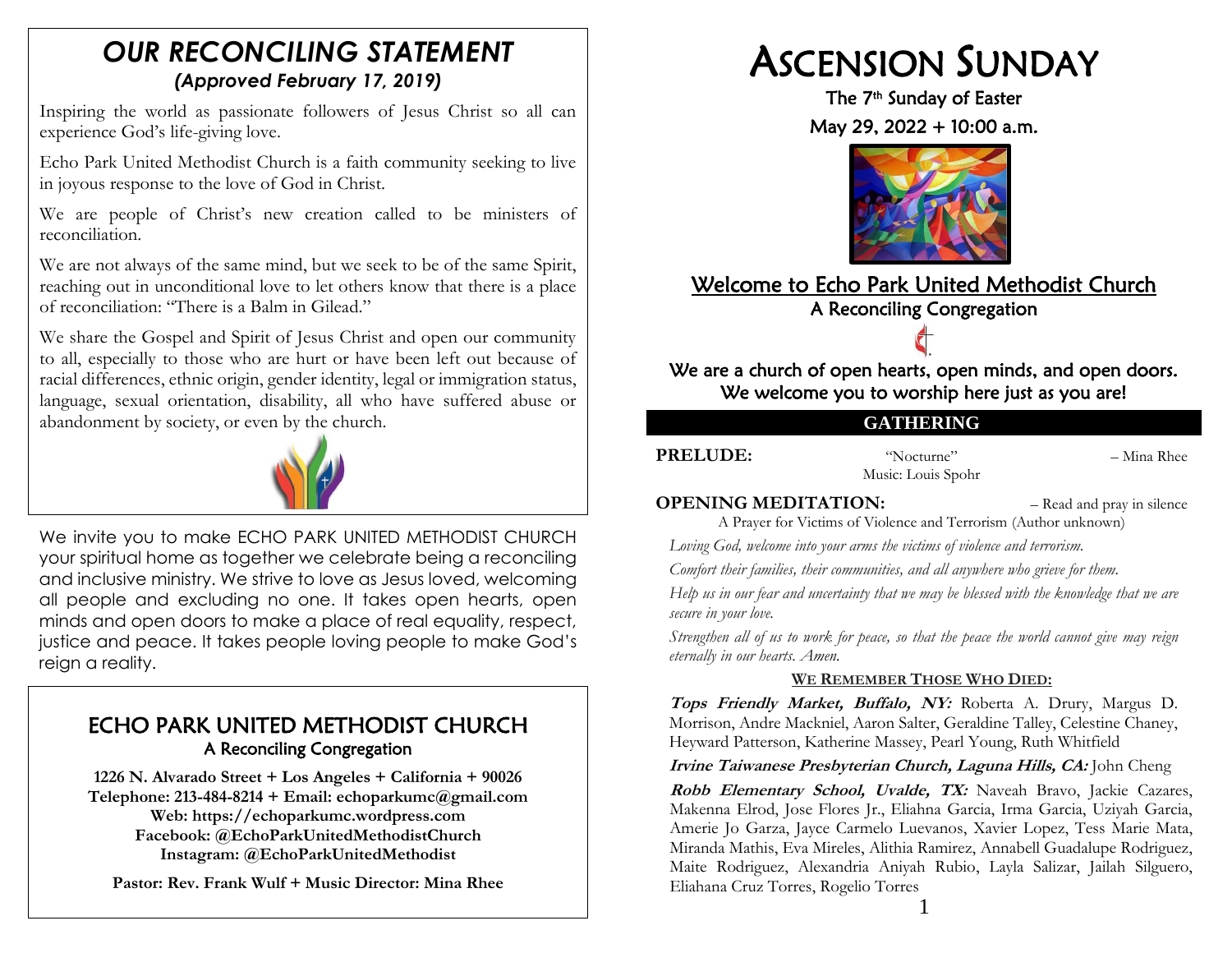\*HYMN OF PRAISE: "Crown Him with Many Crowns" – *Page 8* Words: Matthew Bridges, Godfrey Thring + Music: George J. Elvey (*United Methodist Hymnal* 327)

#### **\*CALL TO WORSHIP:**

– Read responsively

let

risk

lriss

use

com

Gm7

name

tract

this

world

foot

grown

prayer

mean

sound

grow

Dm

– Prayed in unison

From *Prayers and Practices of Nonviolence,* Peace Sunday Packet 2011 Mennonite Central Committee of Canada

#### Liturgist:

We wait for God …

#### **The Community:**

**We hope in God's word …**

#### Liturgist:

More than those who watch for the morning …

#### **The Community:**

**More than those who watch for the morning …** Liturgist:

For with God there is steadfast love …

#### **The Community**

**And with God is great power to redeem.**

#### **\*OPENING PRAYER:**

Adapted from *Christian Reformed Church,* Office of Social Justice

#### Liturgist:

Let us pray together.

#### **The Community:**

**Lord, we come before you in our shock and confusion. In our grief and despair in the midst of hate, in our sense of helplessness in the face of violence, we lean on you.**

**We pray for the families of those who have been killed. We pray for the communities that have lost members. We pray for all who feel anger, grief, and fear. We pray for churches that strive to be your light even in the midst of darkness beyond comprehension.**

**May we embrace love in the face of hatred. May we love those who are far off and those who are near. May we love those who are strangers and those who are friends. May we love those with who m we agree and those we consider to be our enemies. May we even love those who commit violence through our prayers for their healing and salvation.**

**Kyrie Eleison. God, have mercy. Heal our sin -sick souls, and make our wounded bodies whole. Amen.**

#### **WELCOME :**

#### – Lay Leader Lois Price



**THE SUMMONS (continued from page 10)**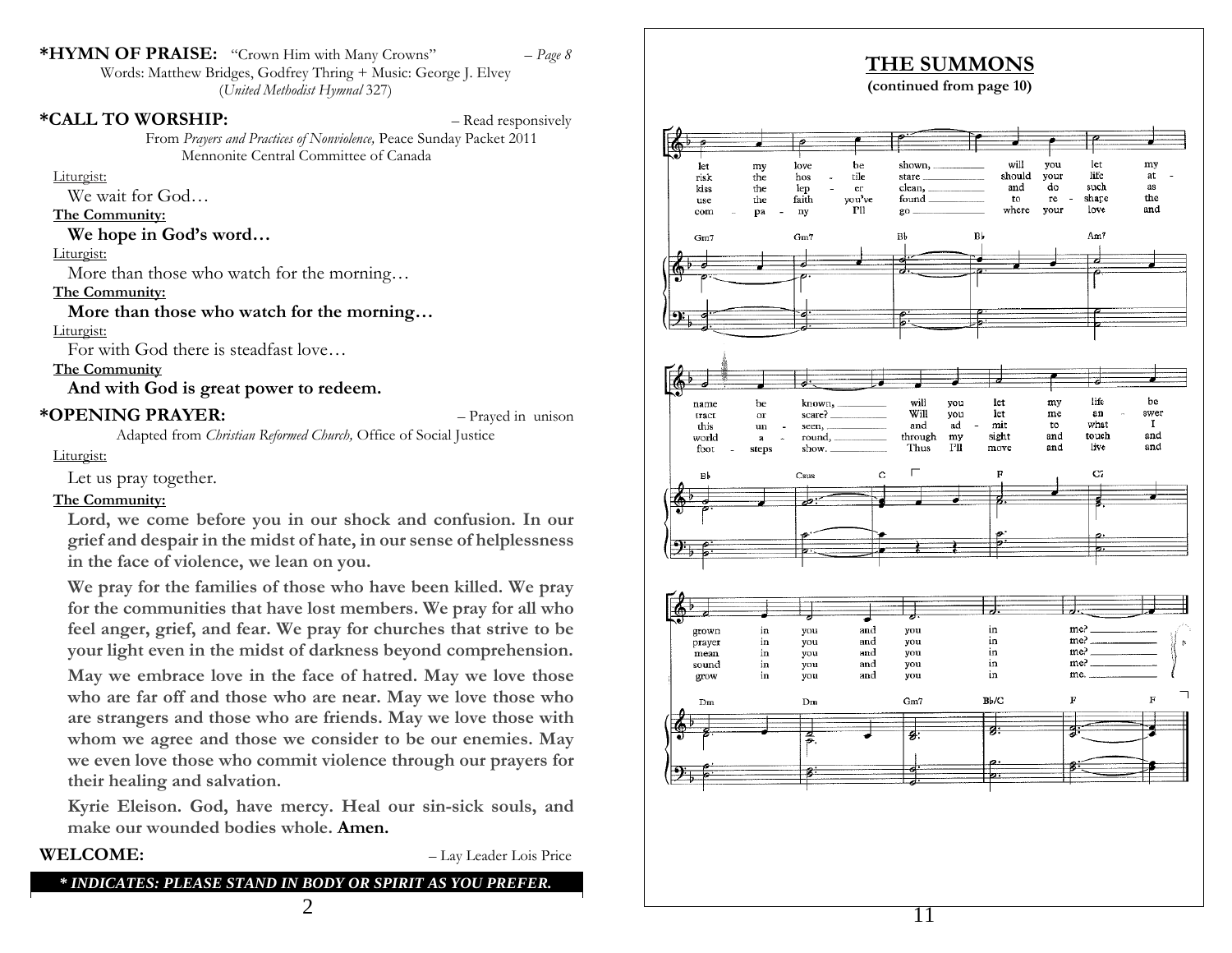## **HYMN OF DEDICATION**



# **PROCLAMATION AND RESPONSE**

#### **MESSAGE FOR YOUNG PEOPLE:** – Franie Maddela

**\*HYMN OF PREPARATION:** – *Page 9*

"God of Day and God of Darkness" Words: Marty Haugen; Music: *The Sacred Harp,* 1844

**PRAYERS OF THE PEOPLE:**  $-$  Pastor Frank Wulf **Call to Prayer**

**Sharing Joys and Concerns Community Prayer The Prayer that Jesus Taught** – *Page 6*

**SCRIPTURE READING:**  $-$  Pastor David Farley (read in Spanish) A Spirit of Wisdom and Revelation [Ephesians 1:15-23](https://www.biblegateway.com/passage/?search=Ephesians+1%3A15-23&version=NRSVUE) (NRSV)

Listen for the Word of God in the book of Ephesians, chapter 1, verses 15 to 23.

<sup>15</sup>I have heard of your faith in the Lord Jesus and your love toward all the saints, and for this reason <sup>16</sup>I do not cease to give thanks for you as I remember you in my prayers, <sup>17</sup>that the God of our Lord Jesus Christ, the Father of glory, may give you a spirit of wisdom and revelation as you come to know him, <sup>18</sup>so that, with the eyes of your heart enlightened, you may perceive what is the hope to which he has called you, what are the riches of his glorious inheritance among the saints, <sup>19</sup>and what is the immeasurable greatness of his power for us who believe, according to the working of his great power. <sup>20</sup>God put this power to work in Christ when he raised him from the dead and seated him at his right hand in the heavenly places, <sup>21</sup> far above all rule and authority and power and dominion and above every name that is named, not only in this age but also in the age to come. <sup>22</sup>And he has put all things under his feet and has made him the head over all things for the church, <sup>23</sup>which is his body, the fullness of him who fills all in all.

This is the Word of God for the People of God. **THANKS BE TO GOD.**

**CHORAL ANTHEM:** "Close to Thee" – Chancel Choir Words: Fanny Crosby; Music: Silas J. Vail **SCRIPTURE READING:** – Marcelina Souffle (read in English)

The Ascension of Jesus [Acts 1:1-11](https://www.biblegateway.com/passage/?search=Acts+1%3A1-11&version=NRSVUE) (NRSV)

Listen for the Word of God in the book of Acts, chapter 1, verses 1 to 11.

10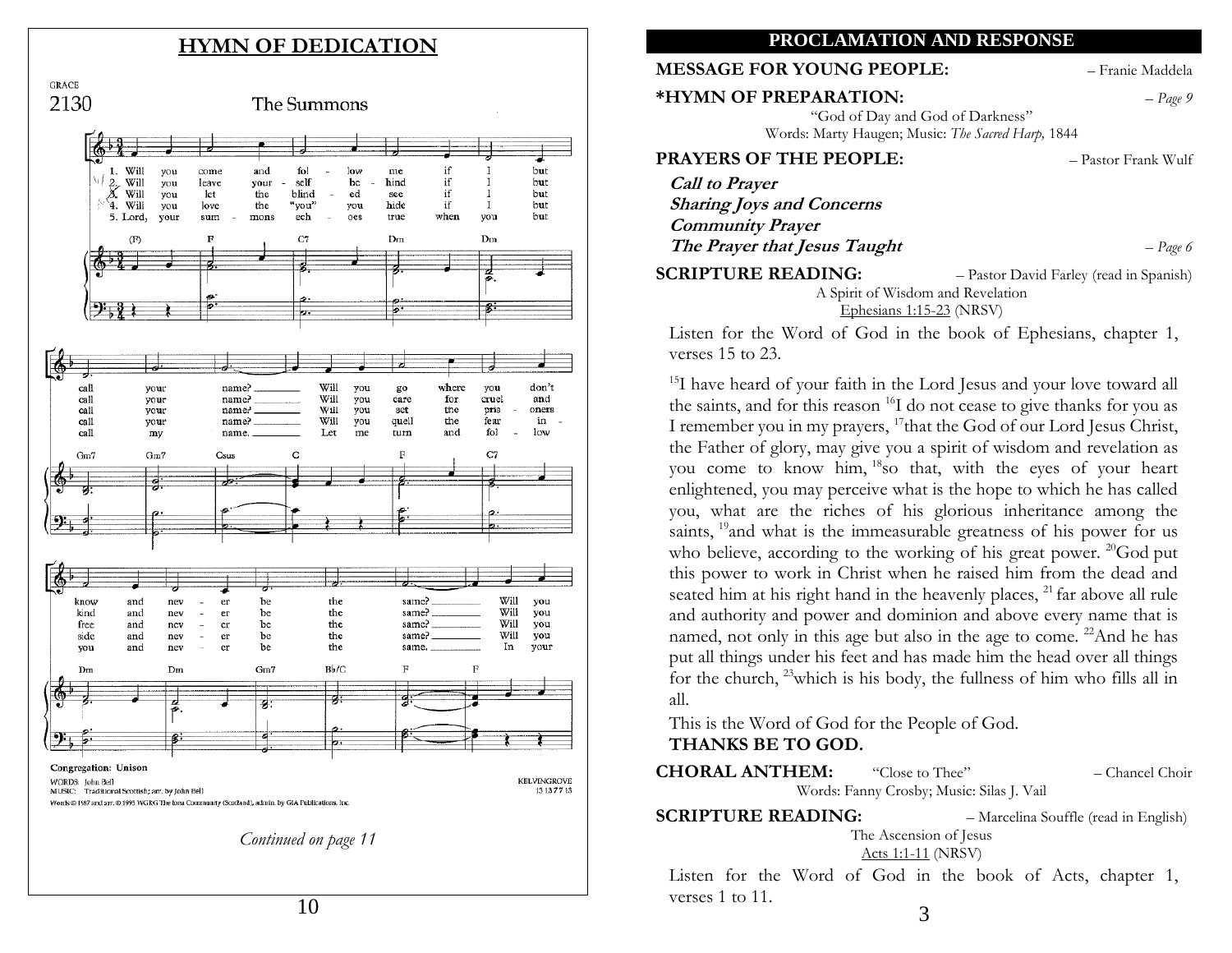$^{\text{1}}$ In the first book, Theophilus, I wrote about all that Jesus began to do **HYMN OF PREPARATION** and teach <sup>2</sup>until the day when he was taken up to heaven, after giving instructions through the Holy Spirit to the apostles whom he had chosen. <sup>3</sup>After his suffering he presented himself alive to them by many convincing proofs, appearing to them during forty days and speaking about the kingdom of God. <sup>4</sup>While staying with them, he ordered them not to leave Jerusalem but to wait there for the promise of the Father. "This," he said, "is what you have heard from me; <sup>5</sup>for John baptized with water, but you will be baptized with the Holy Spirit not many days from now."

So when they had come together, they asked him, "Lord, is this the time when you will restore the kingdom to Israel?" <sup>7</sup>He replied, "It is not for you to know the times or periods that the Father has set by his own authority. <sup>8</sup>But you will receive power when the Holy Spirit has come upon you, and you will be my witnesses in Jerusalem, in all Judea and Samaria, and to the ends of the earth." <sup>9</sup>When he had said this, as they were watching, he was lifted up, and a cloud took him out of their sight. <sup>10</sup>While he was going and they were gazing up toward heaven, suddenly two men in white robes stood by them. <sup>11</sup>They said, "Men of Galilee, why do you stand looking up toward heaven? This Jesus, who has been taken up from you into heaven, will come in the same way as you saw him go into heaven."

This is the Word of God for the People of God. **THANKS BE TO GOD.**

#### **PRAYER FOR ILLUMINATION:**  $-$  Prayed in unison

Based on Psalm 91:5 (NRSV)

#### **The Community:**

**May the words of our mouths and the meditations of all of our hearts be acceptable in your sight, O God, our rock and our redeemer. Amen.**

**SERMON** God's Wisdom for Violent Days - Pastor Frank Wulf

# **PRESENTATION OF TITHES AND OFFERINGS:**

*Invitation to the Offering* – Pastor Frank Wulf

*Offertory* Walter Elmer, soloist + Mina Rhee, organist

*\*Doxology United Methodist Hymnal* 94

"Praise God from Whom All Blessings Flow" Words: Thomas Ken + Music: *Geistliche Kirchengesänge*



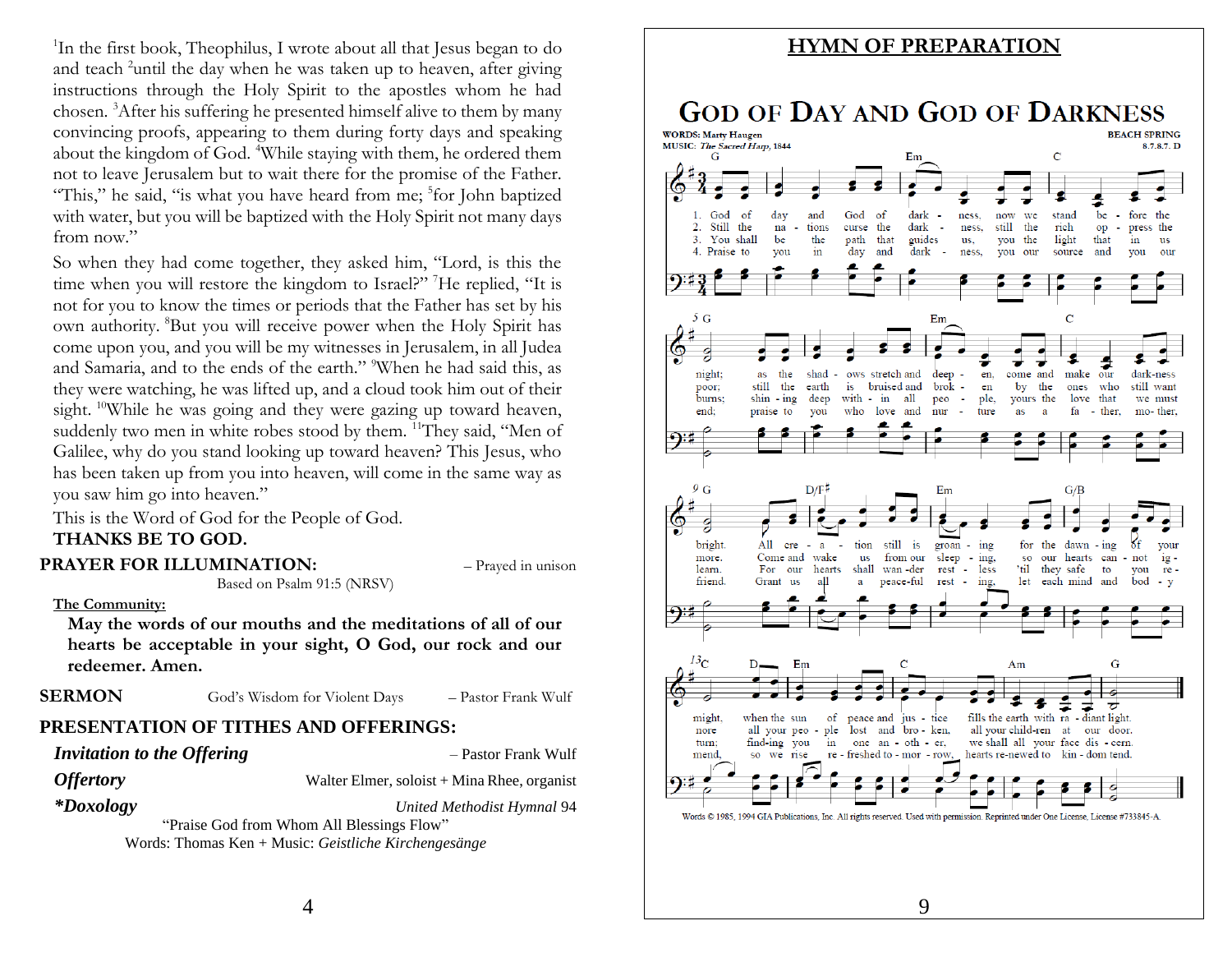# **HYMN OF PRAISE**



8

| *Stewardship Prayer                                                                          |                                                                                                                                                                                                                                                                                                                                                                                                                                                                  | $-$ The Congregation |
|----------------------------------------------------------------------------------------------|------------------------------------------------------------------------------------------------------------------------------------------------------------------------------------------------------------------------------------------------------------------------------------------------------------------------------------------------------------------------------------------------------------------------------------------------------------------|----------------------|
| <b>The Community:</b>                                                                        | May your Word shape our lives, form our thoughts, and<br>guide our steps, O God, so that we may live in this world as<br>your faithful followers and love this world as those who have                                                                                                                                                                                                                                                                           |                      |
| been transformed by your love. Amen.                                                         |                                                                                                                                                                                                                                                                                                                                                                                                                                                                  |                      |
|                                                                                              | <b>THANKSGIVING</b>                                                                                                                                                                                                                                                                                                                                                                                                                                              |                      |
| <b>ANNOUNCEMENTS:</b>                                                                        |                                                                                                                                                                                                                                                                                                                                                                                                                                                                  | Pages 5-6            |
| *HYMN OF DEDICATION:                                                                         |                                                                                                                                                                                                                                                                                                                                                                                                                                                                  | Pages 10-11          |
|                                                                                              | "The Summons"<br>Words: John Bell + Music: Traditional Scottish (arranged by John Bell)<br>(The Faith We Sing 2130)                                                                                                                                                                                                                                                                                                                                              |                      |
|                                                                                              | <b>SENDING FORTH</b>                                                                                                                                                                                                                                                                                                                                                                                                                                             |                      |
| *BENEDICTION                                                                                 |                                                                                                                                                                                                                                                                                                                                                                                                                                                                  | - Read responsively  |
|                                                                                              | Based on a prayer by David O. Taylor                                                                                                                                                                                                                                                                                                                                                                                                                             |                      |
| The Community:<br>Pastor:<br>world.<br>The Community:<br>neighborhoods and homes.<br>Pastor: | Let us go into the world, trusting in the God whose holy anger heals,<br>in the Messiah whose righteous anger overcomes evil, and in the<br>Spirit who keeps our anger from turning destructive.<br>As we go, we surrender our wounded hearts to God.<br>May our righteous anger become fuel for justice in our fractured<br>May it create hope for the mending of broken relations in our<br>Let us go from this place with courage and faith to do justice and |                      |
| make peace in God's world.<br>The Community:                                                 | God have mercy! Alleluia and amen.                                                                                                                                                                                                                                                                                                                                                                                                                               |                      |
| *POSTLUDE                                                                                    | "Postlude"<br>Music: Christian Heinrich Rinck                                                                                                                                                                                                                                                                                                                                                                                                                    | - Mina Rhee          |
|                                                                                              | <b>ENTER TO WORSHIP</b><br><b>DEPART TO SERVE</b><br>BIBLE VERSE FOR COMFORT AND INSPIRATION<br>THE WEEK OF MAY 29 TO JUNE 4                                                                                                                                                                                                                                                                                                                                     |                      |

That the God of our Lord Jesus Christ, the Father of glory, may give you a spirit of wisdom and revelation as you come to know him. (Ephesians 1:17)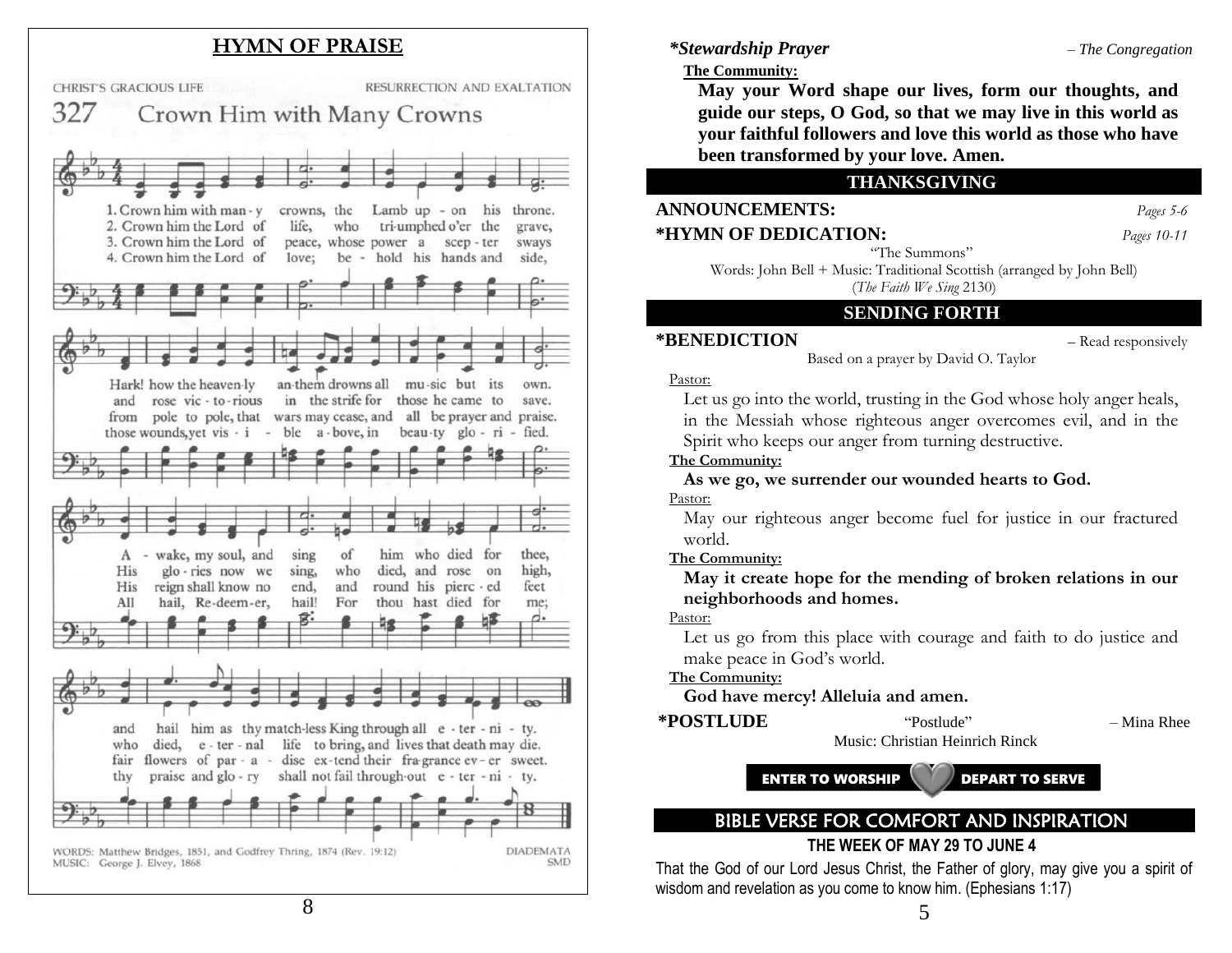# THE PRAYER THAT JESUS TAUGHT US

**(Each is invited to pray in their own heart language)**

**English:** Our Father, who art in heaven, hallowed be thy name. Thy kingdom come. Thy will be done on earth as it is in heaven. Give us this day our daily bread. And forgive us our trespasses, as we forgive those who trespass against us. And lead us not into temptation, but deliver us from evil. For thine is the kingdom, and the power, and the glory forever. Amen.

**Español:** Padre nuestro que estás en los cielos, santificado sea tu nombre. Venga tu reino. Hágase tu voluntad, como en el cielo, así también en la tierra. El pan nuestro de cada día, dánoslo hoy. Y perdónanos nuestras deudas, como también nosotros perdonamos a nuestros deudores. Y no nos dejes caer en tentación, mas líbranos del mal; porque tuyo es el reino, el poder y la gloria, por todos los siglos. Amén.

**Tagalog:** Ama namin, sumasalangit Ka, sambahin ang ngalan Mo. Mapasaamin ang kaharian Mo. Sundin ang loob Mo dito sa lupa, para nang sa langit. Bigyan Mo kami ngayon ng aming kakanin sa araw-araw. At patawarin Mo ang aming mga sala, para ng pagpapatawad naming sa mga nagkakasala sa amin. At huwag Mokaming ipahintulot sa tukso, at iadya Mo kami sa lahat ng masama. Sapagkat Iyo ang kaharian, at kapangyarihan, at ang kadakilaan, magpakailanman. Amen.

# ANNOUNCEMENTS FOR THE WEEK OF MAY 29 – JUNE 4

1. Thank you to all who helped out with today's service of worship:

**Greeter:** Lois Price (Lay Leader) + **Liturgist:** Emily Schoales; **Readers:** Marcelina Souffle + Pastor David Farley **Message for Young People:** Franie Maddela + **Musicians:** Mina Rhee (Music Director), Ember Knight (Technical Support), Walter Elmer (Offertory), Chancel Choir (Anthem) + **Technical Support:** John Chavis, Josefina Amado, Walter Elmer

- 2. Today's worship service is being broadcast and will be available on the church's Facebook page. Please invite your family and friends to view it there*:<https://www.facebook.com/EchoParkUnitedMethodistChurch>*
- 3. Christian education programming:
	- Thank you to Pastor David Farley and Stephanie Aguilar for planning and guiding this morning's Sunday School program.
	- We are looking for volunteers to be part of a Sunday school team. If you would like to help Sunday school happen at Echo Park United

Methodist Church, please contact Pastor David Farley at *grandpastordavid@gmail.com*.

- Suggested activities for children and families for the coming week have been posted on the church website.
- The Bible and Theology Group for adults will meet by Zoom this coming Thursday, June 2, at 7:00 p.m. Please read chapters 1 and 2 of *The God Who Sees: Immigrants, the Bible, and the Journey to Belong* by Karen Gonzalez, which is available through Amazon (*www.amazon.com*) both in hard copy and in Kindle format. A hard copy is also available for loan in the church office. More information about the Bible and Theology Group can be found on the church website: *www.echoparkumc.org/bible-study/.*
- 4. The June edition of *The Echo* will be published and distributed next Sunday, June 5. Please get all articles and announcements to the church office by no later than Wednesday, June 1.
- 5. During June, we will be honoring our graduates. Please get the following information to the church office as soon as possible: 1) The names of those who are graduating; 2) the full names and locations of the schools from which they are graduating; 3) the educational levels they have achieved; and 4) any degrees or special honors they will be receiving.
- 6. SAVE THE DATE: The Echo Park Immigration Center will hold its Lotería Fundraiser in the church parking lot from 12:00-2:00 p.m. on Saturday, June 11. For more information or to register your attendance, please go online to: *[https://www.eventbrite.com/e/epic-loteria-fundraiser](https://www.eventbrite.com/e/epic-loteria-fundraiser-tickets-338425589047)[tickets-338425589047.](https://www.eventbrite.com/e/epic-loteria-fundraiser-tickets-338425589047)*
- 7. With the theme "Ending Spiritual & Physical Hunger", the 38<sup>th</sup> Annual Session of the California-Pacific Conference will take place on June 7 (online), 15 (online), 17 & 18 (online & in person). Echo Park UMC will be represented by Emily Schoales, John Chavis (alternate) and Rev. Frank Wulf. Lois Price and Genesis Moreno were elected at the District Conference last Saturday to represent the West District of The United Methodist Church. All sessions will be livestreamed through the Annual Conference website: *[www.calpacumc.org](http://www.calpacumc.org/)*. Please keep Bishop Hagiya and the Conference in your prayers.
- 8. The Church office will be closed tomorrow, Monday, May 30, in honor of Memorial Day.
- 9. Happy birthday to: Alice Velarde (June 4)